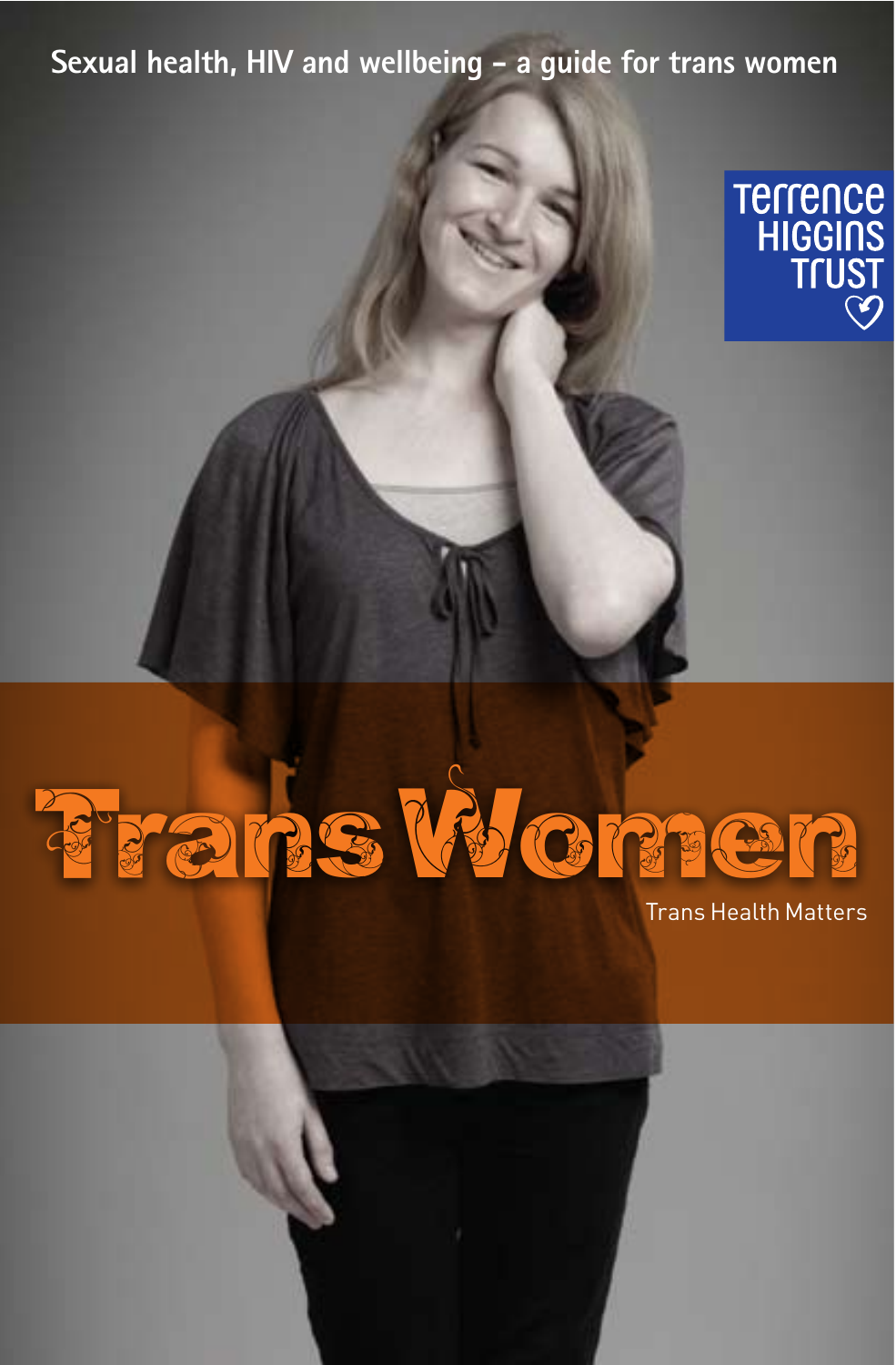1 Your wellbeing 2 2 **Some common medical treatments 5 (3) Your sexual health 8**  $\angle$  HIV 13

If you are a trans woman living with HIV 15 Safer sex reminders if you have NOT had lower surgery 16 Safer sex tips if you are planning surgery 17 Safer sex reminders if you HAVE had lower surgery 18 Post-surgery hygiene tips 19

**Words matter** and in this introduction we are using the term 'trans\* women' to indicate that this guide is not exclusive and is intended to speak in a non-evaluative and non-judgemental way. It is aimed at people across the whole spectrum of trans\* feminine-identified presentations and behaviours; by this we mean anyone on the gender variant spectrum who was labelled 'male' at birth and who identifies as female - including gender queer or otherwise non-binary people labelled 'male' at birth. Our website **tht.org.uk/transwomen** includes definitions of these terms.

In the rest of this guide we have used the term 'trans women' without the asterisk. We have used medical and anatomical terms to make it clear which body parts we are talking about. However, we do understand that some trans people find these terms uncomfortable.

There are many sexual health quides out there. so why is this one different? As trans women we have different health needs and bodies to other women and therefore experience different risks to the general population.

It's not always easy for trans women to find  $\Delta$  the information we need about sex and sexual health. This booklet and our accompanying website **tht.org.uk/transwomen** will give you that information. Both resources are also suitable for partners and medical professionals.

Terrence Higgins Trust's freephone helpline THT Direct can give you  $f(x)$  further sexual health information and advice, seven days a week. Call 0808 802 1221 or email: *infoldtht.org.uk*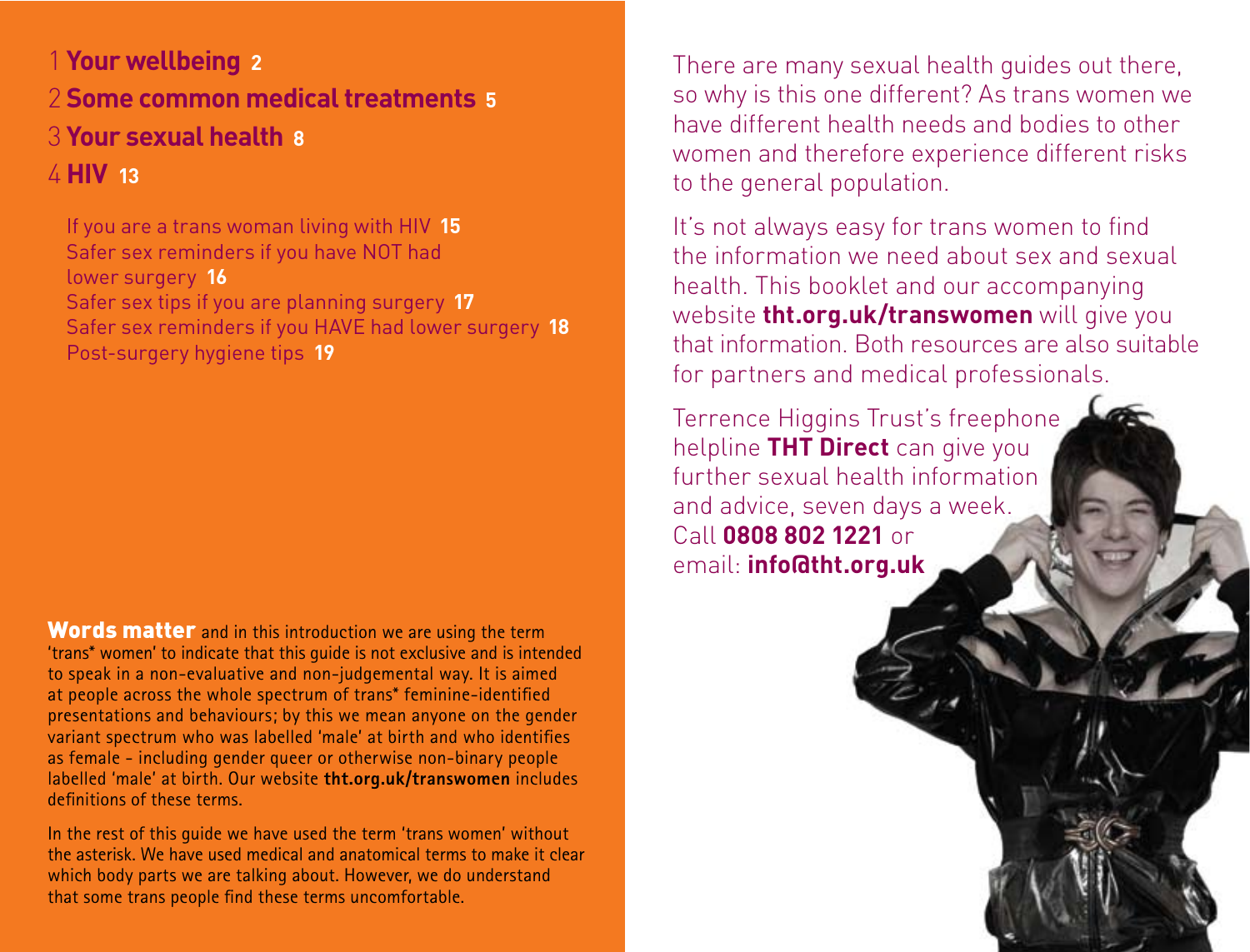# 1 Your wellbeing

# **Body image: Feeling good about yourself**

Becoming who you are as a woman can be exciting, although you may have anxieties. You might initially lack body confidence or feel vulnerable; but learning new skills can help you to negotiate safer sex and increase your sexual confidence.

You may have transitioned many years ago, feel confident as the woman you are and have a fulfilling sex life - however you may need information on sexual health and wellbeing.

#### **Transition and relationships**

If you are in a relationship, you might hope to continue it after transitioning, especially if your partner is supportive and able to remain in a sexual relationship with you. If they are not this can be confusing for both of you and it could help to have some counselling (together or separately) to see how you can continue your relationship – whether as romantic partners or friends.

#### **Disclosure**

Dating can be both exciting and scary. You might already be 'out' when you meet a new partner. If not, telling them that you're trans may make you feel vulnerable, especially if they react badly.

It might help to think about when you would disclose to potential partners, if at all. Having a clear idea will take a lot of the stress out of dating and will make things easier when you meet someone special.

Developing confidence in yourself and your body is important and will help when embarking on a relationship – especially if your sexual orientation changes after transitioning.

#### **For partners**

If you're the partner of a trans woman, we hope that the information in this booklet will help you to understand your partner's sexual health needs. You can get more information at **www.tht.org.uk/ transwomen** and if you want to talk to someone you can call **THT Direct** on **0808 802 1221**.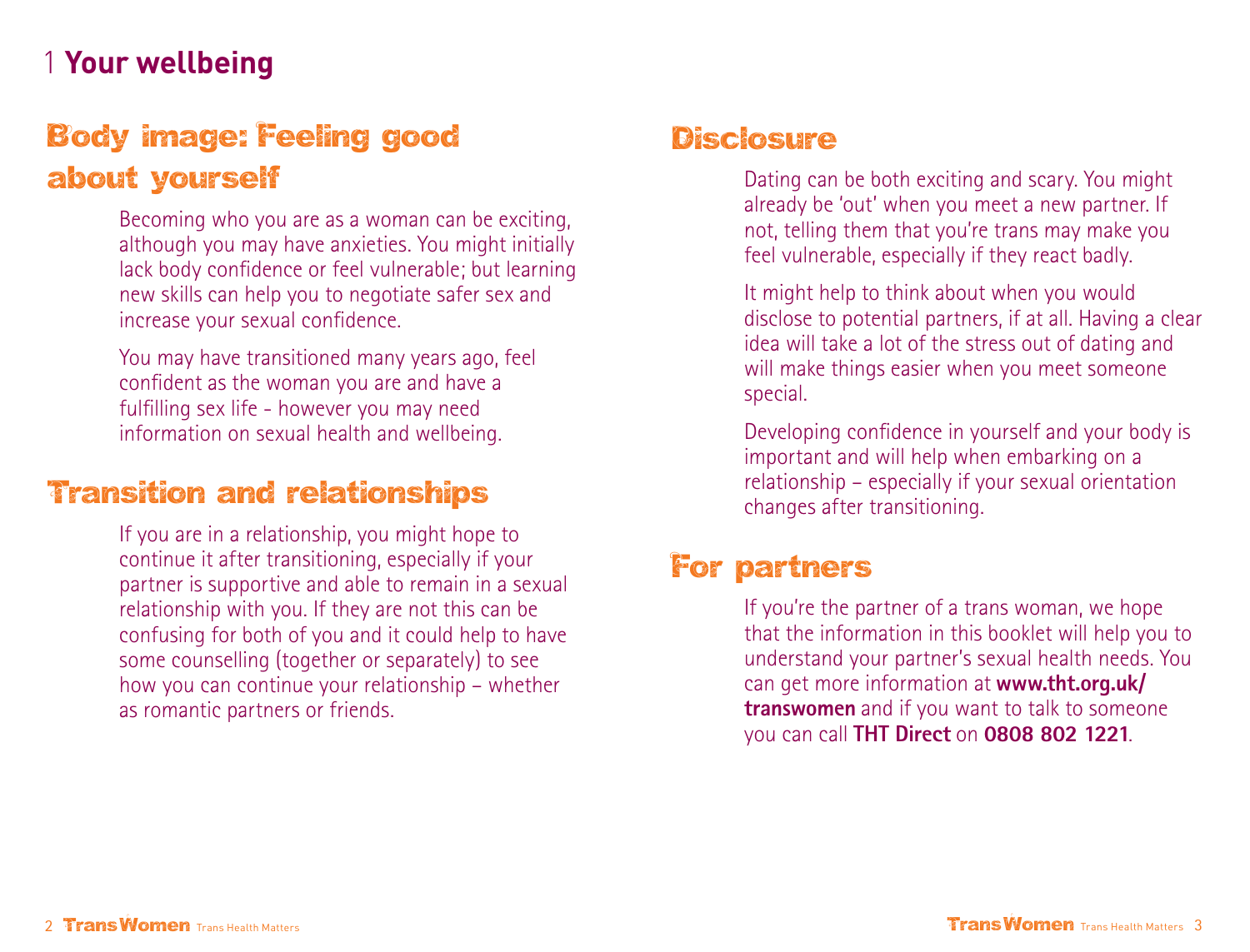#### 2 **Some common medical treatments**

#### **Abusive relationships**

Some trans women find themselves in abusive relationships or having sex they don't feel happy with. **Broken Rainbow UK** supports lesbian, gay, bisexual and trans people experiencing domestic violence. You can contact their helpline on **0300 999 5428** on Mondays 2pm-8pm, Wednesdays 10am-5pm and Thursdays 2pm-8pm.

#### **Sex workers**

If you are involved in sex work, you may experience having multiple clients with different sexual demands. This could also increase your chances of contracting sexually transmitted infections (STIs) or HIV.

Terrence Higgins Trust provides many services for trans sex workers in London, Coventry, Brighton and other areas. To learn more about the support, information and advice available to sex workers of all genders, visit **tht.org.uk/swish**



Trans women come in different shapes and sizes – we all have different and equally valid ways of expressing our gender:

- You might not have had surgery or take hormones.
- You might have surgery and/or take hormones.
- You might just take hormones.
- You may have had upper surgery to construct breasts.
- $\bullet$  Or you may have had lower surgery this is where your genitals are reconstructed so that you have a vagina.

In the UK, the most common procedure to create the vagina involves using the skin from the penis and possibly the scrotum. A less common procedure is where the vagina is constructed using tissue from the colon (known as an intestinal transplant).

It is worth remembering that you will retain your prostate and will need to have this checked periodically. If you are registered as female, your GP is unlikely to prompt you to do this.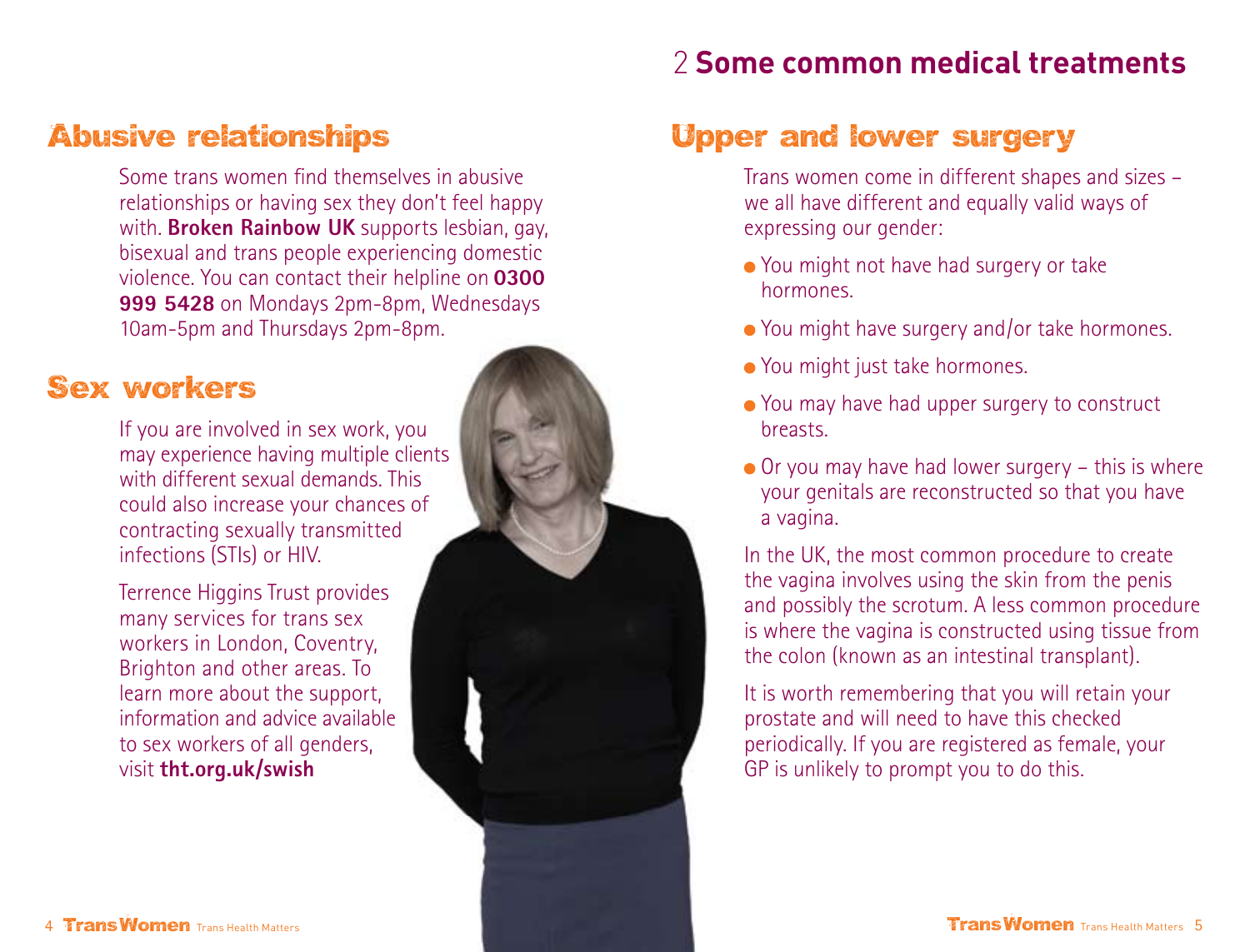#### **Hormone treatments**

We all produce the sex hormones oestrogen and testosterone but people who were labelled female at birth have more oestrogen and people who were labelled male at birth have more testosterone. Trans women often take oestrogen – in the form of a patch, a gel or a pill. Oestrogen will feminise you it might reduce facial and bodily hair growth and increase the fat on your hips and breasts. It may slow down or stop male-pattern baldness, will often cause your penis and testicles to shrink, and reduce your muscle strength.

If you are taking oestrogen you might also be taking a hormone blocker (an anti-androgen) to stop your body producing testosterone. If you have had lower surgery you may take less oestrogen and will not need to take hormone blockers, as your body will produce less testosterone once your testicles have been removed.

It is very important to have regular blood tests if you are taking hormones, including liver function tests (known as LFTs).

#### **Hormones and fertility**

If you have a penis and testes but take oestrogen, sperm production will eventually stop and you will become infertile after some time. However there is still a chance you could make someone pregnant, especially if you have only recently started taking hormones. To avoid a pregnancy, use condoms or Femidoms during sex. If you later have your testes removed you will be irreversibly infertile.

If you take hormones but want to have a child which is biologically yours, you can store sperm to use later. Ask your healthcare team for more information.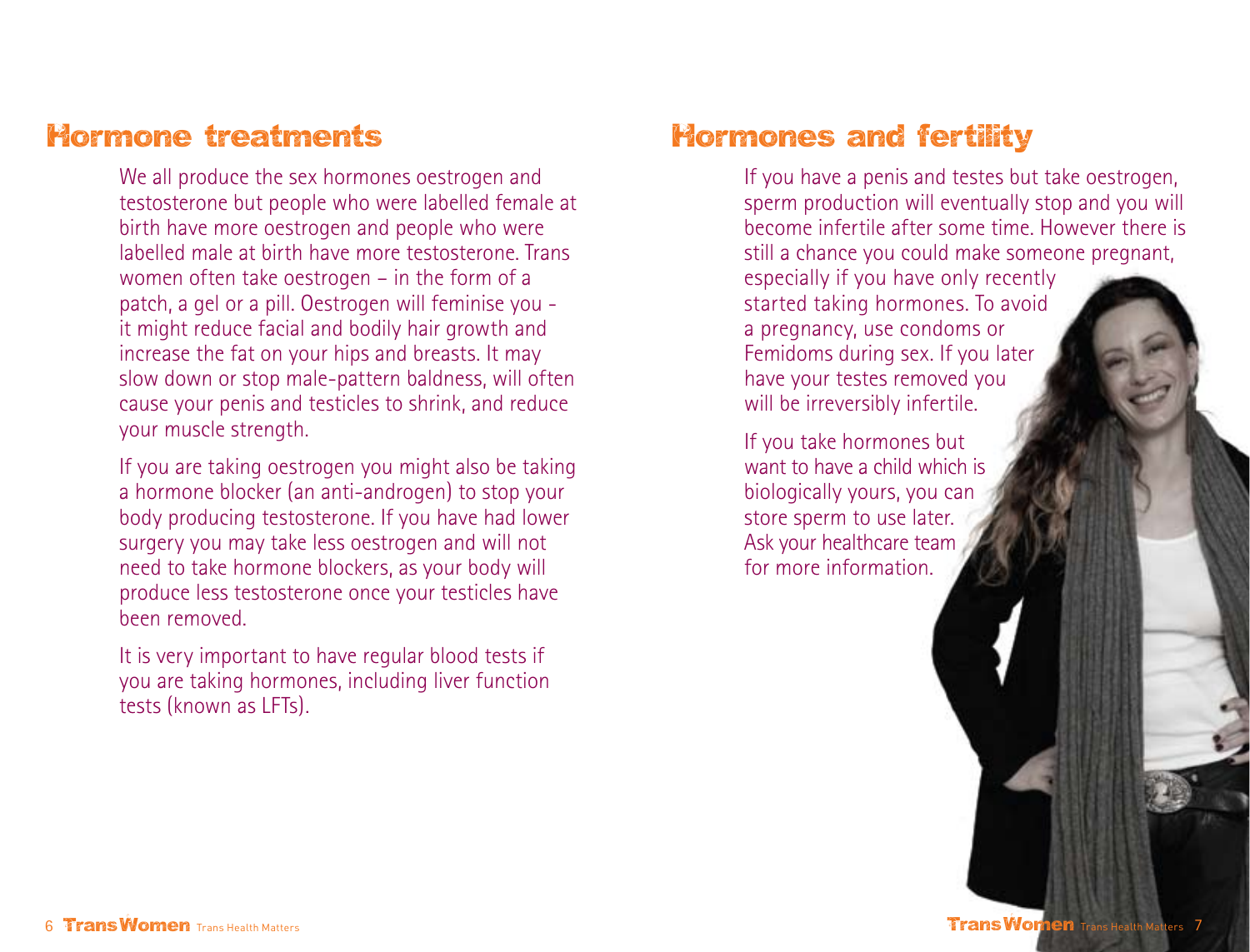## **(3) Your sexual health**

Discovering your female sexuality can be exciting, whether or not you have had lower surgery. But your sex life and relationships might change after you transition. You might be attracted to a different gender than before or your partner may be another trans person.

The main thing to remember is that you are entitled to have safe, enjoyable sex and you shouldn't be pushed into anything you feel uncomfortable with. You can read more about negotiating the sex you want at **tht.org.uk/transwomen**

#### **Sexually transmitted infections**

Sexually transmitted infections (STIs) are passed on during unprotected vaginal, anal or oral sex – although some, like genital warts, can be passed on through close skin contact.

Most STIs are easily treated and can be cured (apart from HIV) although they can cause serious health problems if you ignore them.

Hepatitis C is a blood borne virus which can lead to serious liver problems. Doctors think it can be transmitted through sex if blood is present.

Not all STIs have symptoms but you should go to a sexual health clinic for a check-up if you notice:

- Discharge from your genitals.
- A rash on or around your genitals.
- Itching or sores on or around your genitals.

#### **Safer sex condoms and lube**

Whether or not you have had lower surgery, the best way to protect yourself and your partner against STIs and HIV is to:

- Use a condom or Femidom for vaginal or anal sex.
- Use water-based or silicone-based lube with your condom or Femidom.
- Avoid using silicone-based lubricant with silicone sex toys, as it can degrade the surface of the toy.
- Consider using a condom or dental dam (latex square) for oral sex.
- If you are sharing sex toys with someone, use a new condom each time the sex toy is used by a new person or if it is moved between a vagina and an anus (as this can transfer bacteria).
- Similarly, always change condoms between partners, or if a penis is moved between an anus and a vagina during sex.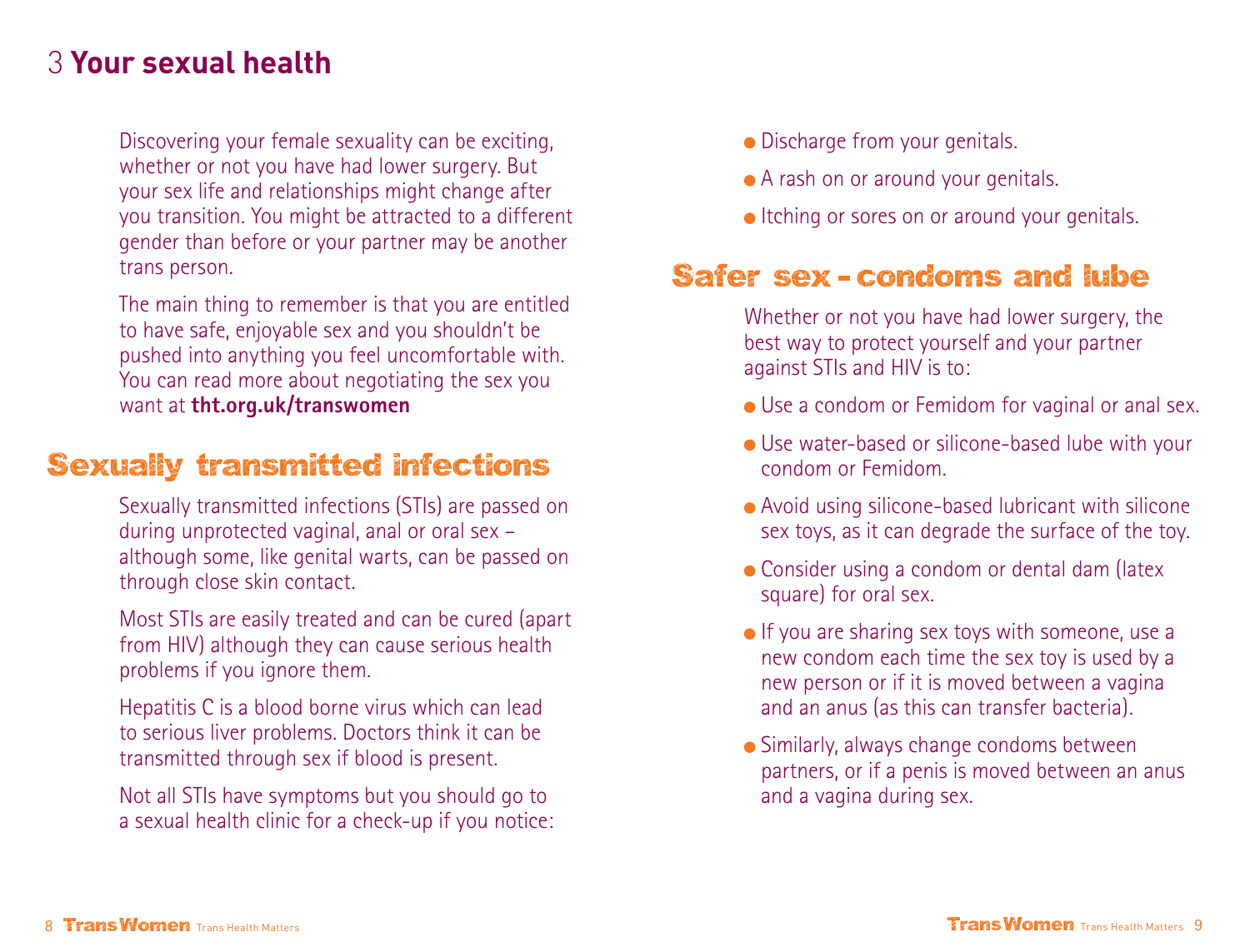Condoms, Femidoms, dental dams and lube are available for free at sexual health clinics. However, not all trans women can use Femidoms – it will depend on the depth of your vagina.

If you have multiple partners during one sex session or if you like rougher sex:

- Use a different condom with each partner.
- If you enjoy bondage, fisting or S&M be aware that any bleeding or tearing of the anus, vagina or mouth can provide routes for STIs, HIV and hepatitis into your body or your partner's body.
- If you are fisting, use latex gloves and don't share a pot of lube as minute traces of blood can be transferred onto your hands, making it easy to pass on hepatitis C.

# **Vaginal sex**

- You may find vaginal sex causes bleeding (a way for STIs and HIV to get into or out of the body) especially if you have recently had surgery.
- Using dilators to stretch the vaginal skin will help, as will using plenty of water-based or siliconebased lube during sex.
- Dilators may sometimes cause bleeding, so if you have sex after using one make sure you use a condom or Femidom.

#### **Anal sex**

- During anal sex, the lining of the rectum can tear, providing a way for infections such as HIV to get into the body.
- If you have had lower surgery, remember that your anus (as well as your vagina) might be delicate afterwards while your genital area recovers.
- A lot of nerve endings in the genital area are close together, so it's possible that anal sex will hurt if your body hasn't recovered properly from surgery.

## **Oral sex**

- Oral sex is a lower risk sexual activity than anal or vaginal sex but it is still possible to get or pass on STIs or HIV this way.
- There have been a few cases of people acquiring HIV from oral sex.
- If you give someone oral sex, don't clean your teeth or use mouthwash beforehand as your gums may bleed, providing a route into your body for an STI or HIV.
- If you have a sore throat and a cough or if you have had recent dental work, avoid giving someone oral sex for the same reasons.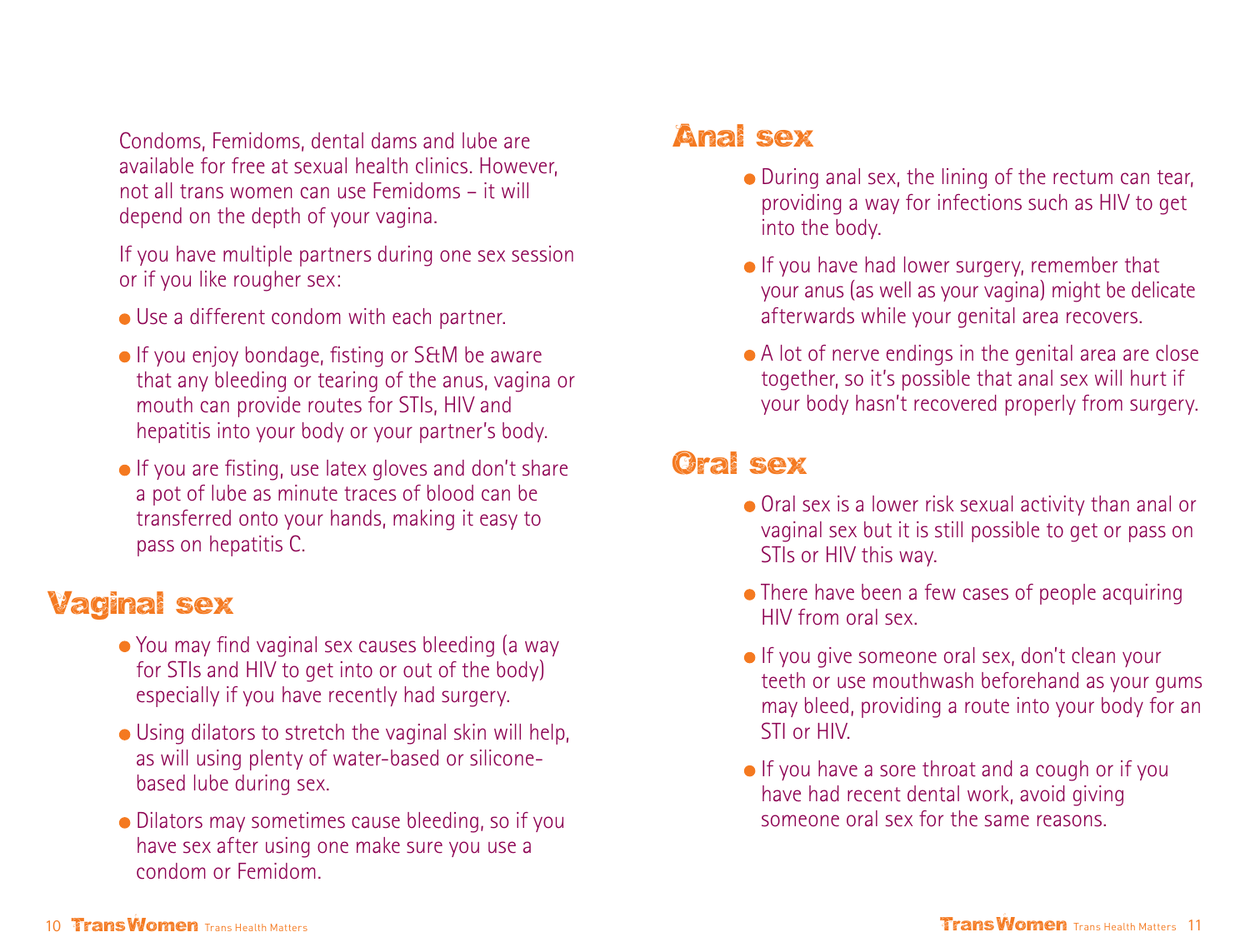Ideally use a condom or dental dam if you are giving someone oral sex. If you don't, ask your partner not to come in your mouth.

 $\bullet$  If someone gives you oral sex when you have recently had lower surgery, any unhealed wounds could provide a way for STIs to get into your body or theirs.

## **Viagra**

Some trans women who have a penis use Viagra during sex. If you take hormones, check with your doctor whether you can use Viagra and how much is safe.

## **Sexual health clinics**

Going to a sexual health clinic can be daunting and may be particularly difficult for trans people; but if you think you have an STI or HIV it is important to have it diagnosed and treated.

You may feel awkward talking to staff about your sexual health but you will need to let them know your history so that they can diagnose you correctly.

Some areas have sexual health clinics for trans people, so contact **THT Direct** on **0808 802 1221** to find out what's available locally.

# )**>?L**

# **The immune system**

The immune system is a collection of cells, tissues and organs which protect you from illnesses, infections and diseases. CD4 cells are an important part of the immune system - they co-ordinate the immune system so that it fights off illnesses and infections.

# **HIV and your immune system**

HIV is passed on through blood, anal mucus, semen, vaginal fluid and breast milk. It can also be passed from mother to baby.

You need lots of CD4 cells to keep your immune system working. When you have HIV, the virus attacks your CD4 cells and some of them will die, so there won't be enough to keep you healthy. This happens gradually and you may not realise you have HIV as you will probably feel well for some time.

Over time, however, your immune system will weaken as more CD4 cells die, making it easier for illnesses and infections to get into your body. It is best to have regular HIV tests so that if you are HIV positive you can find out before your immune system is damaged.

People with HIV can now expect to live a normal lifespan if they are diagnosed early and start treatment on time.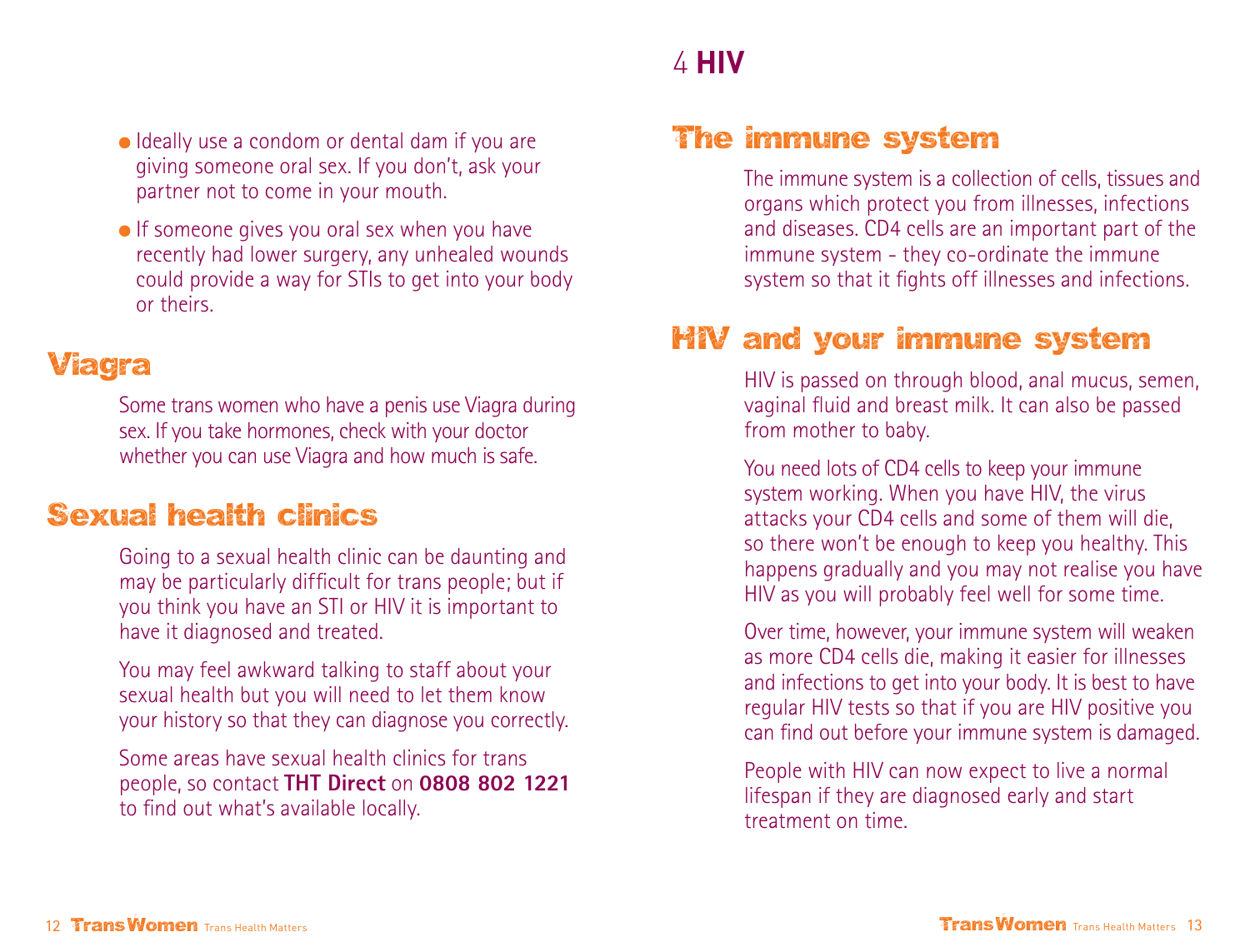- If you inject yourself with unprescribed hormones or silicone, do not share needles as HIV and hepatitis C can be passed on through blood.
- It is dangerous to carry out these procedures on your own as they can go wrong. Injecting yourself with silicone is potentially life-threatening.

# **Post Exposure Prophylaxis (PEP)**

If you have had unprotected sex, you may be able to access Post Exposure Prophylaxis (PEP), which could stop you becoming HIV positive if you have been exposed to the virus:

- $\bullet$  It involves taking anti-HIV drugs for a month.
- You must access PEP within 72 hours of the exposure, and preferably as soon as possible.
- You can get PEP from hospital Accident and Emergency departments or sexual health clinics.
- $\bullet$  If you are taking any hormones, whether prescribed or not, tell the doctor as this could affect the PEP treatment you are given.
- Certain anti-HIV drugs cannot be used by people taking hormones and may cause dangerous **interactions**
- Find out more from **THT Direct** on **0808 802 1221**.

#### **Antiretrovirals and hormones**

If you are living with HIV, the antiretroviral treatment you receive will be tailored so that it can be taken safely alongside your hormone treatment.

Antiretrovirals can alter the hormone levels in your body, so it is important your HIV healthcare team knows about any hormones you are taking (including any that are unprescribed) as well as the quantities.

Some antiretrovirals increase oestrogen levels in your body and others decrease them, so your HIV doctor will need to find the right combination for you. Most antiretrovirals are not affected by hormones apart from Amprenavir and Fosamprenavir, neither of which should be prescribed to you because your hormone treatment will stop them from working.

Trans women might be prescribed a higher dose of oestrogen if they take antiretroviral treatment. If you stop taking your antiretrovirals for any reason you must tell your healthcare team as they may need to reduce the dose of oestrogen.

If your oestrogen levels are too high, blood clots can form which could cause a stroke or heart attack. Remember, it is important to have your oestrogen levels monitored by your healthcare team.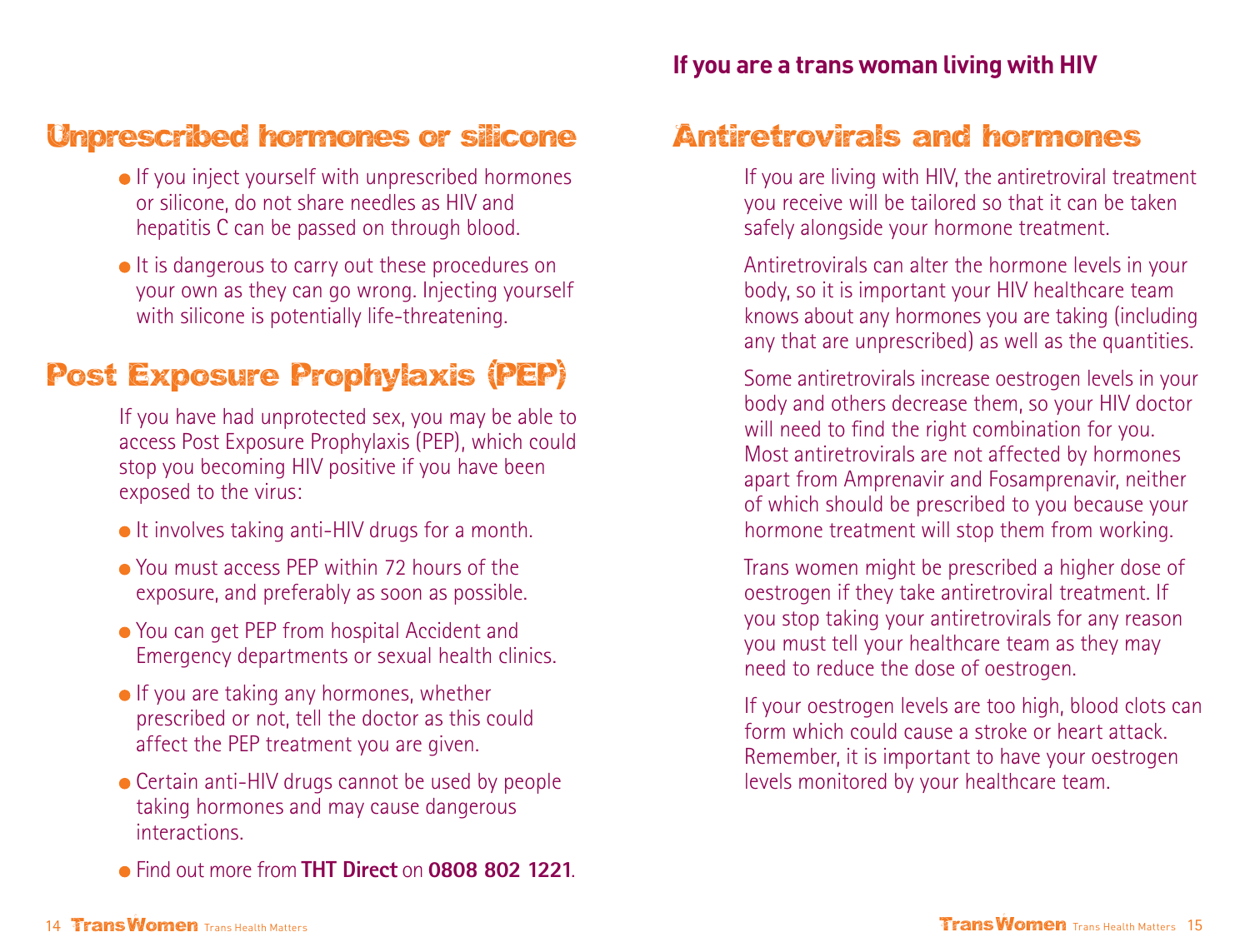#### **Body fat changes**

If you are taking antiretrovirals you may be concerned about body fat changes and facial fat loss. Although this is linked to older antiretrovirals, it still happens sometimes. Facial fat loss can be upsetting, especially if it leads to a more masculine appearance. It is important to go to your HIV doctor if you notice any signs of this or any other side effects.

#### **I**Safer sex reminders if you have **NOT had lower surgery**

- $\bullet$  If you have a penis, you can avoid STIs and HIV by using condoms (or a Femidom) and lube if you penetrate someone vaginally, anally or orally.
- $\bullet$  If your partner has a penis, ask them to use condoms and lube when having penetrative sex with you.



#### **Interalle Safer sex tips if you are planning surgery**

#### **Pubic hair removal**

If you're planning to have lower surgery where your penile skin will be used to line your vagina, it's important that you discuss with your surgeon which area of hair needs to be removed. Discuss this well in advance of your surgery date, as it can take many months for hair to be permanently removed. If the hair isn't removed it can continue to grow inside your vagina, where it will be impossible to remove permanently. This can be uncomfortable and may lead to ingrown hairs. Also hair growing in the vagina might be pulled out accidentally during sex, causing irritated skin - which can provide a route for STIs and HIV to get into your body.

# **Get sexually transmitted infections treated**

It is important to have any STIs treated before going for lower surgery, as an infection might delay your operation.

## **Get warts treated**

If you have genital warts on or around your penis, make sure they are treated before surgery. If the penile skin is used to line your vagina and you have genital warts, they can continue to grow inside your vagina, where they will be harder to treat.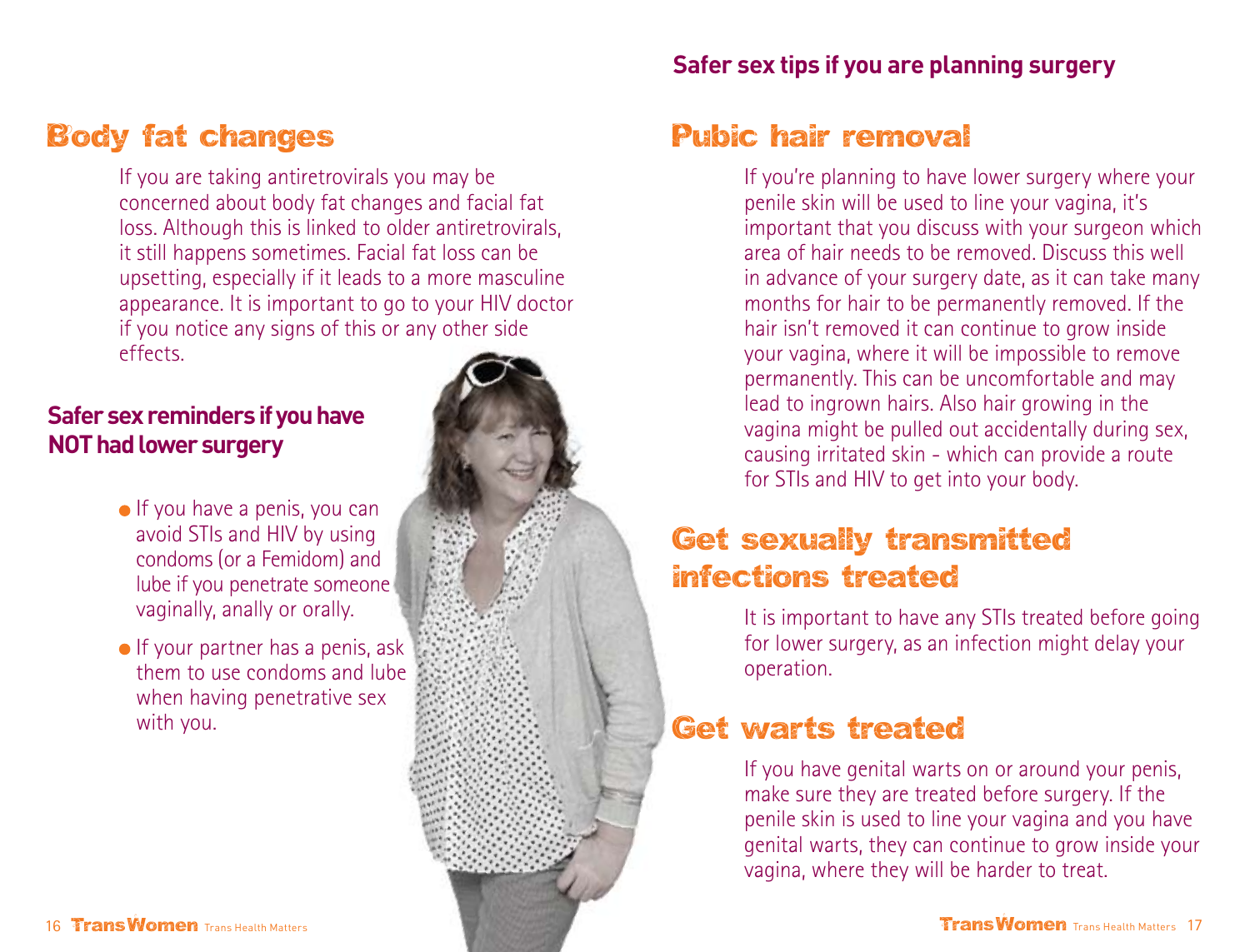#### **If Safer sex reminders if you HAVE had lower surgery example Ferguster Safer Setupes in Post-surgery hygiene tips**

- Depending on the type of vagina you have, you may be more vulnerable to STIs.
- If your vagina was made using skin from your colon (an intestinal implant) it may be easier to get some STIs. This is because intestinal skin is a mucus membrane and some STIs can easily penetrate it.
- A vagina created from penile and testicular skin is less vulnerable to STIs as it isn't made from a mucus membrane. However, if the skin tears, this could be a way for STIs and HIV to enter your body.
- If your partner penetrates your vagina or anus during sex, they should use a condom or you can use a Femidom, if appropriate, to protect you both from STIs and HIV.
- Use a water-based or silicone-based lube as, depending on the type of surgery you have had, your vagina may not naturally lubricate.
- Lube will help prevent tearing and will make sex more comfortable.

#### **Preventing bacterial infections**

When using the toilet, wipe from front to back otherwise bacteria from your anus could be transferred to your vagina or your urethra, which could cause a bacterial infection.

#### **Douching**

After surgery, you will need to douche your vagina to keep it clean. Your healthcare team will advise you how often to do this, but many trans women douche daily after surgery then reduce the frequency to twice a week.

Douching will not protect you from STIs or get rid of any you already have.

#### **Using dilators**

A dilator is a cylindrical piece of plastic which you insert into your vagina to stretch the skin and prevent the vagina from closing after lower surgery. Your surgeon will advise you how often to do this, although most trans women use them two or three times a day immediately after surgery and reduce this to twice a week later on.

Dilators can be uncomfortable but will help stop your vaginal tissue shrinking and keep your vagina open. Using them daily will help you to have comfortable penetrative sex.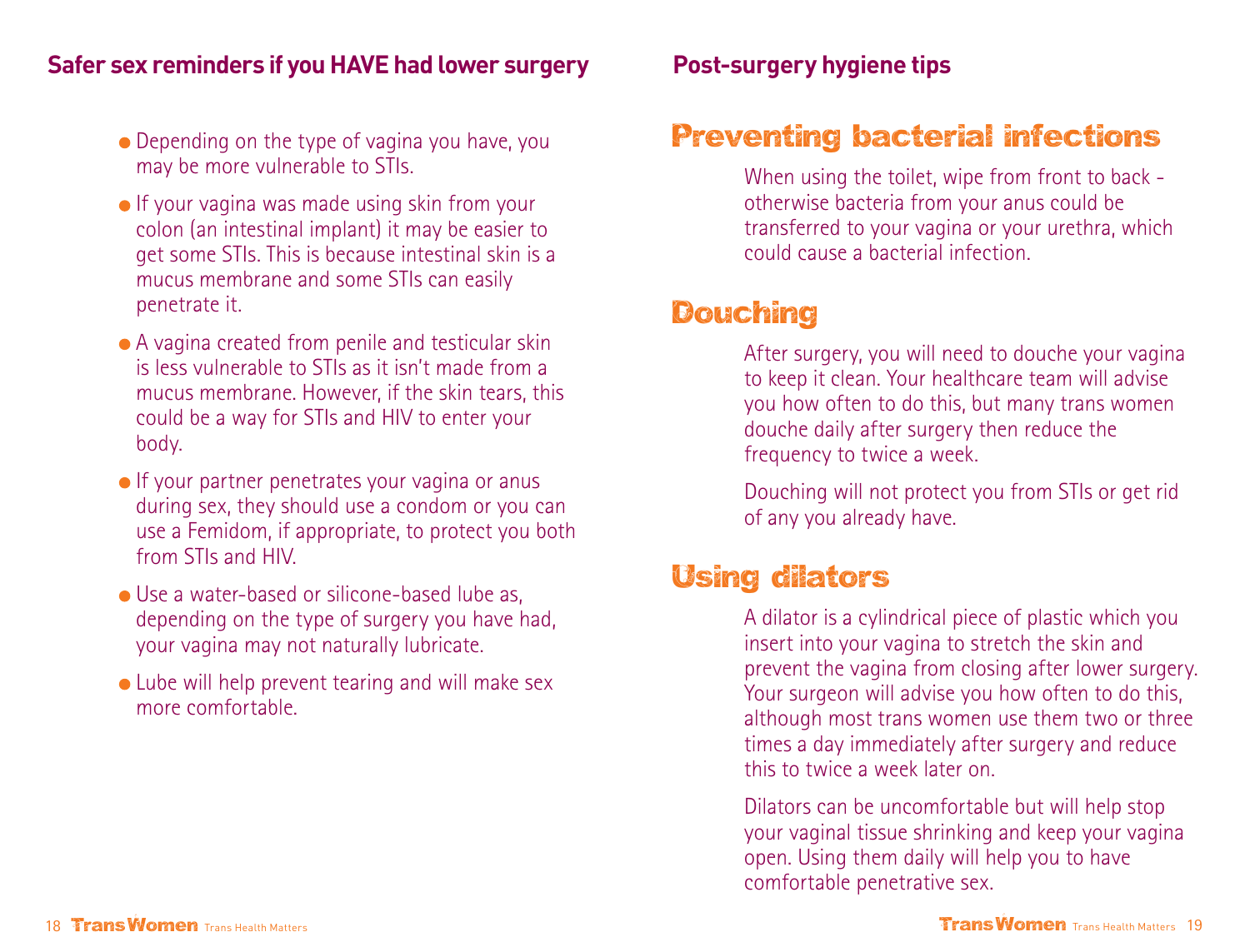Remember to be gentle when using dilators (and when you insert anything into your vagina) as tearing can be a route into your body for STIs or HIV.

#### **Fistulas**

A rare complication after surgery can be a fistula between the vagina and the rectum. This is where an opening forms and can lead to bleeding and faeces leaking into the vagina. If this happens, seek urgent medical help, as the fistula will need to be operated on.



# **Website**

You'll find extra information and useful links to other organisations on the website which accompanies this booklet: **tht.org.uk/transwomen**

# **Feedback**

We would appreciate your feedback on this booklet to help us develop future resources. Please send any comments to **transwomen@tht.org.uk**

# **Acknowledgements**

This guide was created with the guidance of the trans women's steering group, whose commitment and contribution is greatly appreciated.